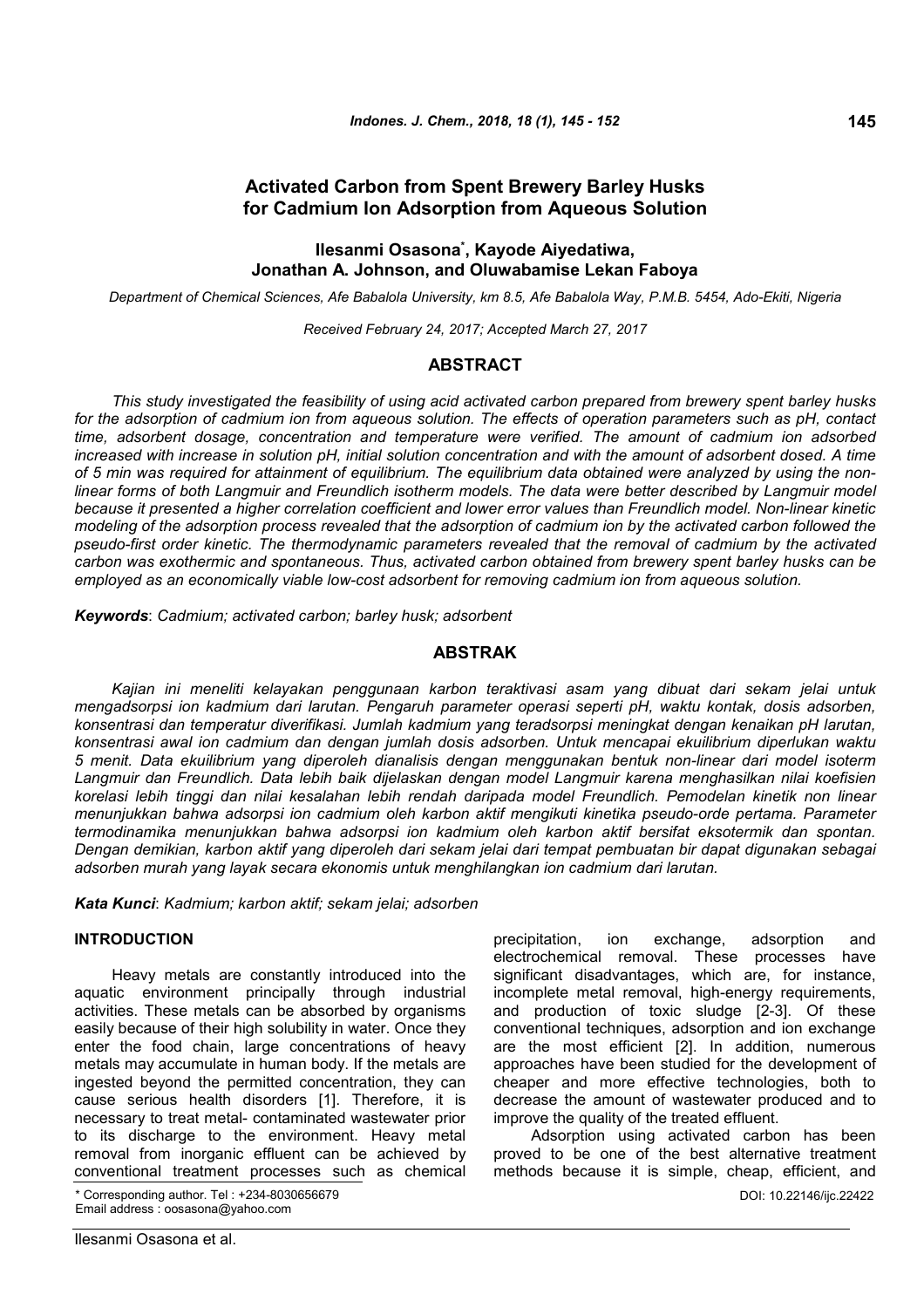relatively ecofriendly [4-5]. Activated carbon is known to be very efficient for heavy metal removal due to its high porosity, large surface area, variable characteristic surface chemistry, high degree of surface activity and high affinity for metals [6-7]. Barley grain husk is the most abundant by-product generated from the beer brewing process representing approximately 85% of the total by-products obtained. This material is usually obtained as a solid residue after worth production [8].

This study was undertaken to prepare activated carbon from brewery spent barley husks and determine the feasibility and efficiency of the activated carbon as an adsorbent for treating cadmium laden wastewater. The effects of operating parameters such as pH, contact time, concentration, adsorbent dosage and temperature on the adsorption of cadmium from aqueous solution were also investigated. Both Langmuir and Freundlich isotherm models were employed to describe the isotherm parameters of the process.

## **EXPERIMENTAL SECTION**

## **Collection and Preparation of Activated Carbon from Brewery Spent Barley Husk**

Spent barley husks were obtained from Nigeria Breweries Plc, Ibadan, Oyo State, Nigeria. The husks were thoroughly washed with distilled water and sundried for 6 h and later oven dried at 105 °C to remove the remaining moisture content. The dried husks were stored in desiccators to avoid exposure to atmospheric moisture and transferred into a well-sealed and air- tight container in readiness for carbonization and activation.

# **Carbonization**

The carbonization of the husks was carried out in the Chemistry laboratory of Afe Babalola University, Ado-Ekiti, Ekiti State, Nigeria using a muffle furnace (Vecstar Ltd England) which allows little supply of air. Carbonization was done at 350 °C for 30 min. The carbonized material was then collected into a desiccator and allowed to cool at room temperature [9].

# **Chemical Activation with Phosphoric Acid (H3PO4)**

The chemical activation of the carbonized husks was carried out according to the method of [9] with slight modifications. Portions of the carbonized sample were sieved with a 425 µm mesh in Biology Laboratory of Afe Babalola University, Ado-Ekiti and a carefully weighed amount (25.0  $\pm$  0.01 g) was placed in a beaker containing  $500 \text{ cm}^3$  of  $0.3 \text{ M}$  Ortho-phosphoric acid (H3PO4). The contents of the beaker were thoroughly mixed and heated on a magnetic stirrer with a hot plate until it formed a paste. The paste was transferred to an evaporating dish which was placed in a furnace and heated at 500 °C for 30 min. This was allowed to cool to room temperature overnight. It was then neutralized with KOH and washed with distilled water till the pH was constant. This was further oven dried at 105 °C to a constant weight and was kept in an air tight 1000 mL reagent bottle.

## **Fourier Transform Infrared Spectroscopy**

To give qualitative and preliminary analysis of the main functional groups that might be involved in heavy metal removal, FT-IR analysis in solid phase was performed on the adsorbents before and after heavy metal removal using Fourier Transform Infrared Spectrometer (Shimadzu 100 series spectrometer, USA). This was conducted at the central research laboratory of Ladoke Akintola University of Technology, Ogbomoso, Oyo State. Five milligrams (5 mg) of the adsorbent was homogenously mixed with dry potassium bromide and made pellets in a disc by applying pressure. The spectra of the adsorbents were measured within the range of 4000–400 cm-1 wave number. The spectra were plotted using the same scale on the transmittance axis for the adsorbents before and after adsorption.

## **Preparation of Stock Solution**

A stock solution containing 1000 mgL-1 of the metal was prepared by dissolving 1.85 g of analytical grade  $Cd(NO<sub>3</sub>)<sub>2</sub>$ .4H<sub>2</sub>O with distilled water in a 1 L standard flask. This was made to mark with distilled water. Standard solutions of different concentrations, as might be required, were later prepared from this stock.

## **General Procedure for Batch Studies**

Adsorption experiments were carried out through batch process in 100 mL conical flasks containing 25 mL cadmium solution. A water bath shaker (Search Tech Instrument SHZ-82 Thermostatic, India) operated at a constant speed was used. Unless otherwise stated, all experiments were carried out by agitating 0.1 g of activated carbon with 20 mgL-1 of cadmium solution at room temperature for 90 min. The mixture of the adsorbent and the cadmium solution was filtered under vacuum after agitation and the absorbance of the residual cadmium present in the filtrate was determined by AAS (Atomic Absorption Spectrometer) model 752 (Gallenkomp, UK). The amount of cadmium adsorbed per unit mass of adsorbent was determined according to Eq. (1) while the percentage cadmium removal (%R), was calculated according to Eq. (2).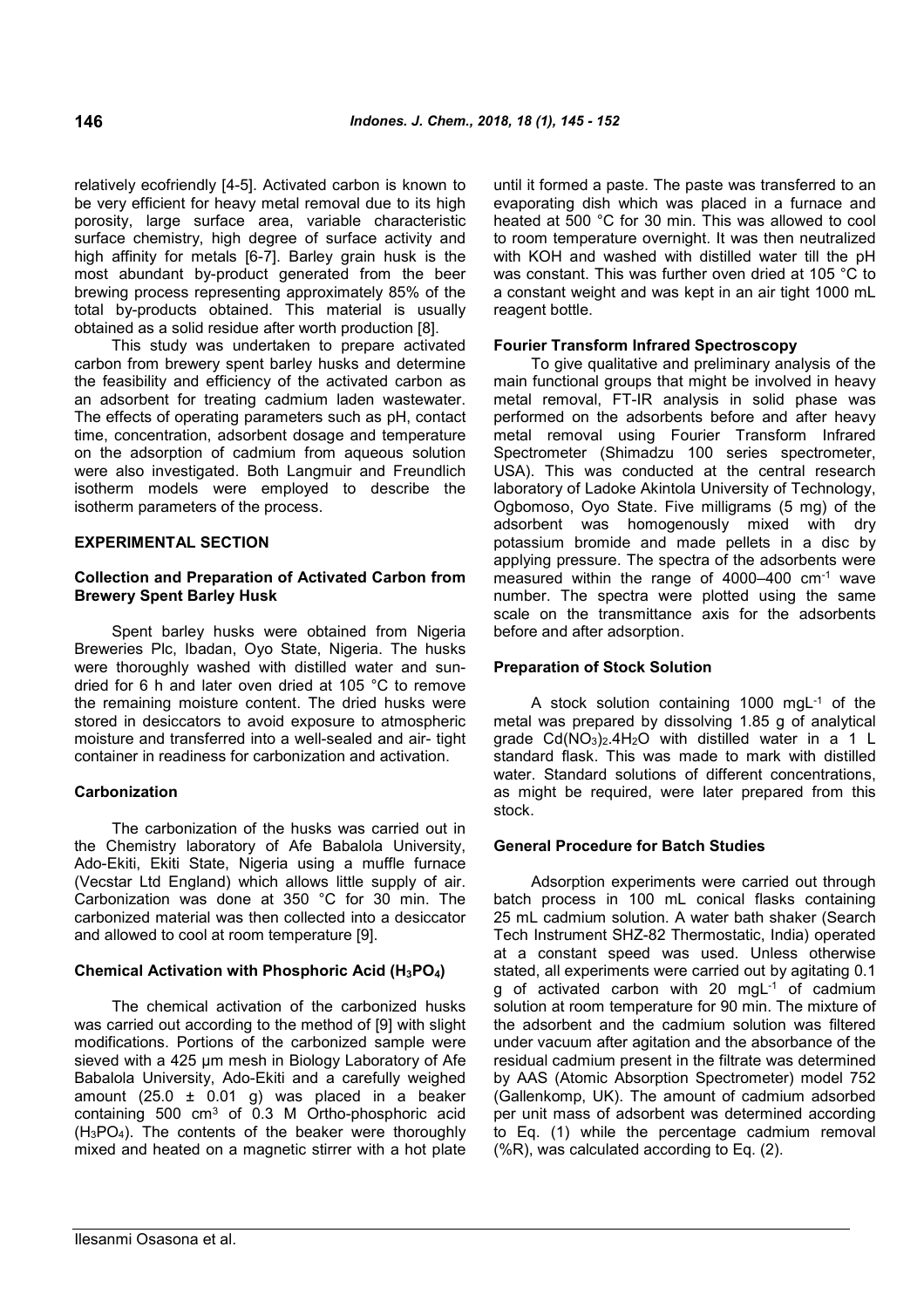$$
q = \frac{(C_i - C_f)V}{m}
$$
 (1)

$$
\%R = \frac{(C_i - C_f) \times 100}{C_i}
$$
 (2)

where, m is the mass of the activated carbon (g), V is the volume of the solution  $(L)$ ,  $C_i$  is the initial concentration of Cd (mgL $^{-1}$ ) and  $C_f$  is the concentration of the metal left in the liquid phase (mgL-1).

#### **Determination of Optimum pH**

The pH of different standard solutions (each containing 20 mgL-1 Cd) was adjusted differently to pH 1.5, 2, 3, 4, 5, 6, 7 and 8. The pH range was not increased beyond 8 to avoid precipitation of cadmium ions. Twenty five milliliters (25 mL) of each solution of known pH was measured into different conical flasks. Then 0.1g of the prepared activated carbon was measured into each conical flask. The mixture was agitated for 90 min. The mixture was filtered and 1 mL of the filtrate was diluted to 5 mL with distilled water. The concentration of Cd(II) was determined using Atomic Absorption Spectrometer.

#### **Determination of the Effects of Agitation Time, Initial Cd Concentration and Temperature**

The effect of agitation time was determined by varying the agitation time from 2 to 90 min while all other parameters were kept constant as described under general procedure. The effect of initial metal concentration was investigated by keeping other parameters constant but changing the initial concentration of the cadmium solution as follows: 15, 20, 25, 30, 35, 40, 45, and 50 mgL-1. In investigating the effect of temperature, the temperature range of 25–45 °C was used while other parameters were kept constant. All the experiments under this section were conducted at the optimum pH earlier determined.

### **Statistical Evaluation of the Kinetic and Isotherm Parameters**

The kinetic and equilibrium models used in this study were fitted by employing the non-linear fitting method to determine the kinetic and isotherm parameters. This was carried out by minimizing the respective coefficient of determination, R<sup>2</sup> between the experimental and the model predicted or calculated adsorption capacity using the *solver* add-in software on Microsoft's Excel spreadsheet, Microsoft's Corporation. In addition, the Chi Square  $(X^2)$  error function was also used to minimize the error distribution between the

experimental q data and the model predicted data. The Chi Square error function is presented in Eq. (3).

$$
X^{2} = \sum_{i=1}^{n} \frac{(q_{e \text{ cal}} - q_{e \text{ exp}})}{q_{e \text{ exp}}}
$$
 (3)

where q<sub>e cal</sub> is each value of q predicted by the fitted model and qe exp is each value of q measured experimentally and n is the number of experiments performed.

## **RESULT AND DISCUSSION**

## **FTIR Analysis of the Adsorbent before and after Cadmium Adsorption**

The interaction between Cd and the active functional groups on the surface of the activated carbon was studied using FTIR spectroscopic analysis. The IR spectrum of the activated carbon before Cd adsorption is shown in Fig. 1a while its spectrum after adsorption of Cd is shown in Fig. 1b. A list of the major functional groups on the adsorbent surface before and after Cd adsorption is shown in Table 1. It is obvious that the adsorbent was carbonaceous because all the absorption bands shown in Fig. 1 and Table 1 revealed only the presence of carbon based functional groups. The increase in the intensity of the peaks at 2921.46 and 1576 cm-1 after adsorption of Cd(II) can be attributed to stretching vibration of C-H out of plane and C=C stretching vibration, respectively. Additional peaks between 800 and 466 cm-1 can be due to C–H out of plane bending vibration [10].

Table 1 revealed the presence of no other functional groups than carbon related functional groups. No absorption bands for amine, amide, nitro group or sulphide were noticed. Of course, the presence of these functional groups should not be expected because of carbonization. It is also revealing that there were very slight shifts in the FTIR absorption bands after cadmium removal by the activated carbon. This shows that no bonds were formed between the surface of the activated carbon and the adsorbed cadmium ion. Therefore, adsorption of Cd onto the surface of the activated carbon was purely physical in nature

#### **Effect of pH**

Of all the parameters affecting adsorption from aqueous medium, solution pH usually plays a major role in adsorption and seems to affect the solution chemistry of metals (particularly metal speciation) and the activity of the functional groups of the adsorbent [11]. Furthermore, high solution pH tends to decrease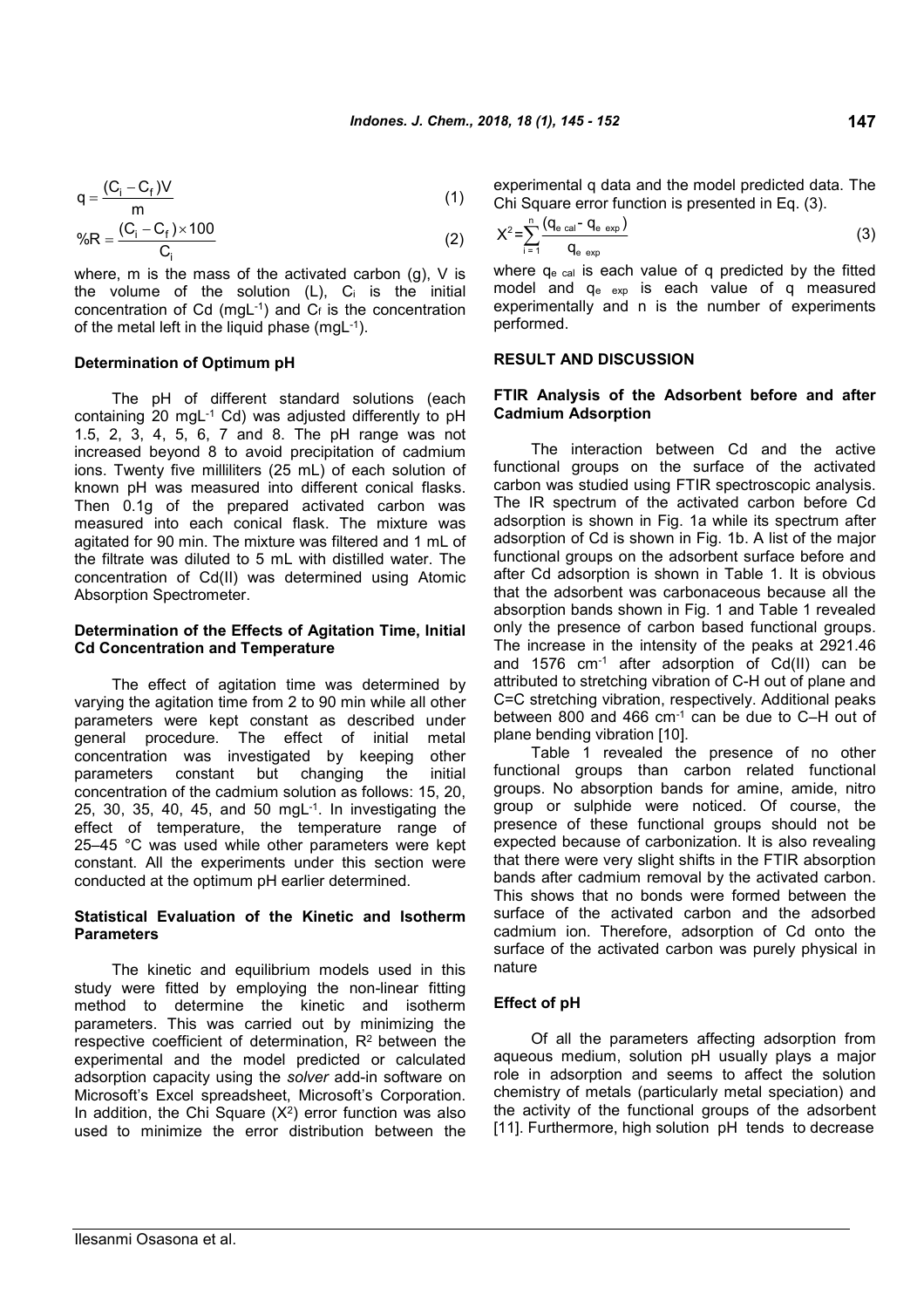

**Fig1.** FTIR spectrum of acid activated carbon from spent barley husk (a) before adsorption and (b) after adsorption

**Table 1.** FTIR spectral characteristics before and after cadmium removal

| IR Peak $(cm-1)$<br><b>Before Adsorption</b> | IR Peak( $cm-1$ )<br>After Adsorption | Bond Type                          | Remarks                                       |
|----------------------------------------------|---------------------------------------|------------------------------------|-----------------------------------------------|
| 466.97                                       | 467.79                                |                                    | Increase in vibrational band                  |
| 1092.03                                      | 1092.90                               | C-O stretching                     | Increase in vibrational band                  |
| 1583.80                                      | 1576.96                               | C=C ring stretch of aromatic rings | Decrease in vibrational band                  |
|                                              | 2921.46                               | C-H stretching                     | Appearance of bands 2921.46cm <sup>-1</sup> . |



activated carbon from brewery spent barley husks

solubility of metal complexes thereby bringing about precipitation, which may complicate the sorption process [11]. The result of the experiment conducted on the effect of pH on the adsorption of Cd(II) by the activated carbon produced from brewery spent barley husks is presented in Fig. 2. It is observed that increase in solution pH brought about increase in the percentage of cadmium removed. The percentage removal of Cd increased from 75 to 99.75% when the pH was raised from pH 1.5 to 6. This happens because at low pH values, the surface of the activated carbon is saturated with hydrogen ions. This discourages the removal of  $Cd<sup>2+</sup>$  ions because of the mutual repulsion that exists between cadmium and hydrogen ions [12-14]. However, at high pH values, the concentration of hydrogen ions decreases and this in turn increases the amount of Cd(II) adsorbed. The pH of optimum adsorption was found to be 6. pH increase from 6 to 8 seemed to have little or no effect on percentage removal of Cd(II). The interaction between the adsorbent and Cd(II) was electrostatic. At low pH values, the repulsive forces between the proton laden adsorbent surface and  $Cd^{2+}$  hindered much metal removal while at high pH values the surface of adsorbent was loaded with high hydroxide ions. This obviously caused increased metal removal.

## **Effect of Agitation Time**

The result of agitation time on the removal of Cd(II) by activated carbon prepared from brewery spent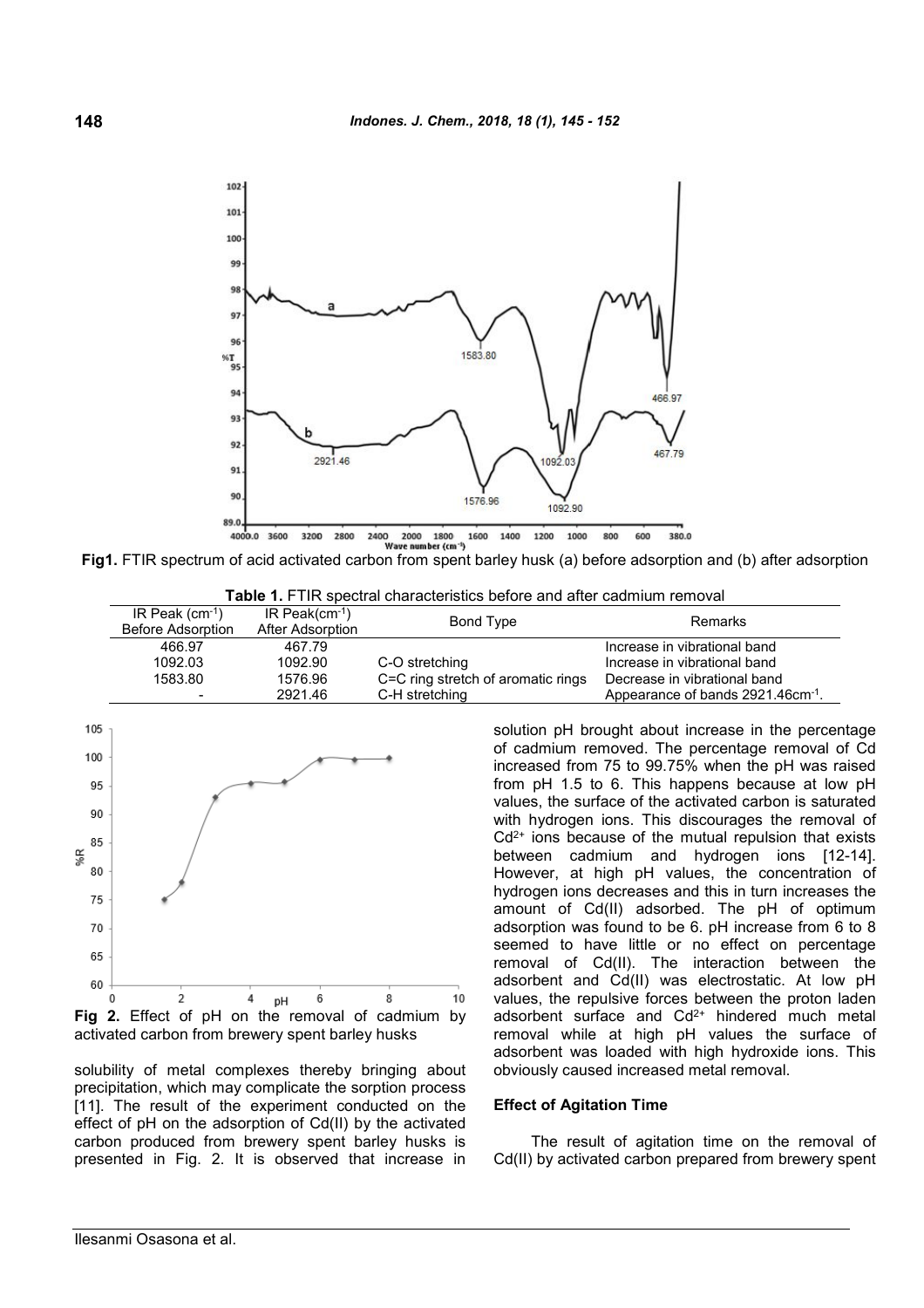barley husks is presented in Fig. 3. The result shows that the rate of metal removal occurred rapidly within the first 5 min of the adsorption and thereafter proceeded to equilibrium with maximum percentage removal of 99.24%.

This indicates that most of the adsorption occurs on the surface rather than the pores of the activated carbon [15]. This further confirms that the adsorption of Cd(II) by activated carbon was physical in nature.

The data obtained for the effect of agitation time were evaluated using nonlinear forms of pseudo-first order, pseudo-second order and Elovich kinetic equations as expressed in Eq. (4-6).

$$
q_t = q_e \left[ 1 - \text{Exp}^{(-k_t t)} \right] \tag{4}
$$

The pseudo-second order kinetic equation is presented as

$$
q_t = q_e \left[ 1 - \frac{1}{1 + q_e k_z t} \right] \tag{5}
$$

where  $q_e$  is the amount of Cd(II) adsorbed at equilibrium  $(mgg^{-1})$ ,  $q_t$  is the amount of Cd(II) adsorbed at time t (mgg-1);  $k_1$  is the pseudo-first order rate constant (min-1) and  $k_2$  is the pseudo-second order rate constant  $(g \, mg^{-1} \, min^{-1}).$ 

The Elovich equation is expressed as:

$$
q_t = \frac{1}{\beta} \ln(\alpha \cdot \beta \cdot t + 1) \tag{6}
$$

where α and β are constants. The parameter α represents the rate of chemisorption at zero coverage, the parameter β is related to the extent of surface coverage and to the activation energy for the adsorption.

The results of the kinetic evaluation are presented in Table 2. It is obvious, judging from the coefficient of determination and chi square values, that the kinetic modelling followed the pseudo-first order equation. In addition, the q<sup>e</sup> value evaluated from the first-order (5.0 mgg-1) is closer to the experimentally determined value of 4.972 mgg<sup>-1</sup> than the value  $(5.25 \text{ mag}^{-1})$ evaluated from the pseudo-second order equation.

In most literature reports involving adsorption, the pseudo-first order equation has been found not to fit well over the entire contact time range and is generally applicable over the initial periods of the sorption process. This is mainly due to use of linearized form of Eq. (4), which requires previous knowledge of the equilibrium sorption capacity (qe) [11]. Conversely, there is no prior need to know q<sup>e</sup> for solving the linear form of a pseudosecond order equation. Due to above merits, the pseudo-second order equation is able to describe almost all kinetic data originating from metal adsorbents.

#### **Effect of Sorbent Mass**

Fig. 4 presents the result of the influence of adsorbent mass on the adsorption capacity and percentage removal of Cd(II). The figure reveals that adsorption efficiency increased with increase in the mass of the activated carbon dose up to a maximum



**Fig 3.** Effect of contact time on the removal of cadmium by activated carbon from brewery spent barley husks



**Fig 4.** Effect of sorbent mass on the removal of cadmium by activated carbon from brewery spent barley husks

**Table 2.** Kinetic parameters for the adsorption of Cd by activated carbon prepared from brewery spent barley husks

| 1st<br>Pseudo-<br>order |      |       | -2 <sup>nd</sup> order<br>Pseudo-∠ |            |                  | <b>Flovich</b> |      |               |      |             |              |
|-------------------------|------|-------|------------------------------------|------------|------------------|----------------|------|---------------|------|-------------|--------------|
| <b>Cle</b>              | N    | D2    | v<br>. .                           | dе         |                  | D2             | Υź   | $(x10^3)$     |      | Ċ           | $\mathbf{v}$ |
| 5.00                    | 0.41 | .9510 | 0.12                               | っち<br>J.ZJ | - 1. 2<br>U. I J | 9070.ر         | 0.20 | - 27<br>, ں . | 2.53 | .7798<br>υ. | 0.57         |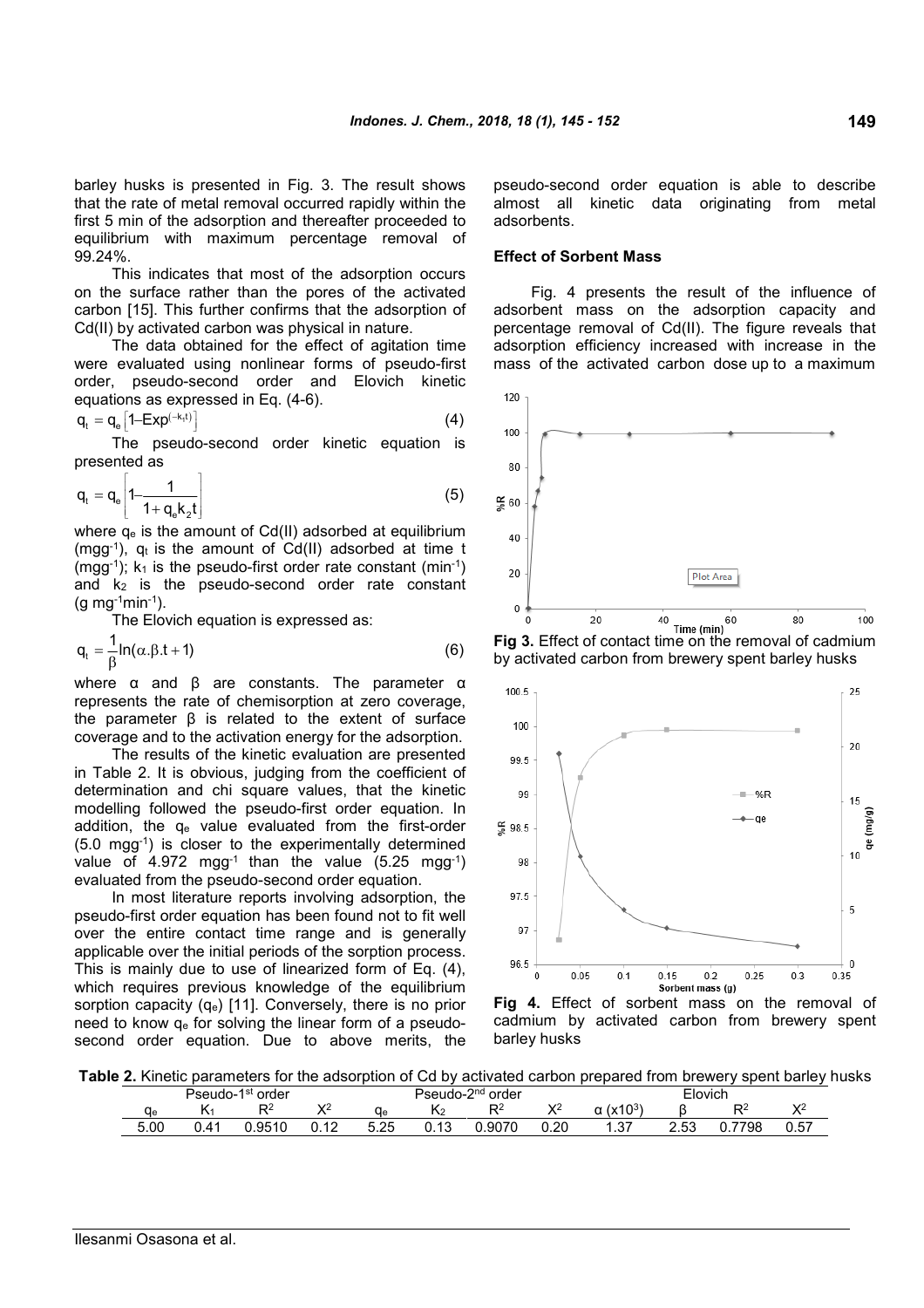**Table 3.** Thermodynamic parameters for the adsorption of cadmium by activated carbon prepared from brewery spent barley husks

| T (K) | $\Delta G^{\circ}$ (kJ mol <sup>-1</sup> ) | $\Delta H^{\circ}$ (kJ mol <sup>-1</sup> ) | $\Delta S^{\circ}$ (kJ K <sup>-1</sup> mol <sup>-1</sup> ) |
|-------|--------------------------------------------|--------------------------------------------|------------------------------------------------------------|
| 298   | $-87.61$                                   | $-87.612$                                  | $-0.294$                                                   |
| 308   | $-14.90$                                   |                                            |                                                            |
| 318   | $-11.95$                                   |                                            |                                                            |

**Table 4.** Isotherm parameters for the adsorption of cadmium by activated carbon prepared from brewery spent barley husks

| Langmuir                                                 |        | Freundlich                 |        |
|----------------------------------------------------------|--------|----------------------------|--------|
| $q_m (mgg^{-1})$                                         | 6.64   |                            | 2.28   |
| $K_L$ (in $L^{1/n}$ g <sup>-1</sup> mg <sup>-1/n</sup> ) | 1.08   | $K_f$ (Lmg <sup>-1</sup> ) | 0.87   |
| $\mathsf{R}^2$                                           | 0.7752 | $R^2$                      | 0.6213 |
| $X^2$                                                    | 0.83   | $\mathbf{Y}^2$             | 13.98  |

(almost 100% adsorption) when the mass of the activated carbon dosed was 0.1 g. The increase in the percentage of metal removal with adsorbent dose could be attributed to increase in the number of adsorption sites associated with increase in the mass of the adsorbent and this directly increase the surface area, as already reported in the literature [16]. Conversely, the adsorption capacity of the activated carbon decreased gradually from 19.38 to 1.67 mgg-1 when the mass of activated carbon dosed was increased from 0.025 to 0.3 g. this observation can be linked to concentration gradient.

### **Adsorption Thermodynamics**

The equilibrium constant  $K_e$  was calculated from the concentration of Cd(II) adsorbed at equilibrium  $(C_i-C_f)$  and equilibrium concentration  $(C_f)$  of the metal in the liquid phase using the following equation [17].

$$
K_e = \frac{(C_i - C_f)}{C_f} \tag{7}
$$

Vant Hoff's equation Eq. (8) was employed to compute the values ΔH° and ΔS° from the equilibrium constant as shown below.

$$
lnK_e = -\frac{\Delta H}{RT} + \frac{\Delta S}{R}
$$
 (8)

where T is Temperature in Kelvin and R is the gas constant (kJmol-1K-1).

The values of ΔH° and ΔS° were obtained from the slope and intercept of the plot of  $\ln K_e$  against 1/T while values of ΔGº at different temperatures were obtained using Eq. (9).

 $\Delta G^{\circ} = \Delta H^{\circ} - T \Delta S^{\circ}$  (9)

The results obtained for the thermodynamic parameters are presented in Table 3. The negative value of ΔH° for cadmium adsorbed on the acid activated carbon is an indication of the exothermic nature of the adsorption of cadmium. This is a very important value in the sense that no additional energy is needed for this adsorption process thereby making the process very economical. Evidently, this adsorption process can be conducted at ambient conditions. The negative values of the Gibb's free energy (ΔG°) at different temperatures for acid activated carbon indicate that the adsorption of cadmium in this study was spontaneous at the temperatures considered.

The entropy value for the sorption of cadmium on acid activated carbon indicates that the particles of cadmium on the surface of acid activated carbon were in low state of disorder.

#### **Adsorption Isotherm**

The equilibrium data obtained when different initial concentrations of cadmium solution were agitated with 0.1 g of the activated carbon for 90 min at 298 K and pH of 6 were analyzed using Langmuir and Freundlich isotherm models. The non-linear form of Langmuir model is expressed as:

$$
q = \frac{q_m K_L C_e}{1 + K_L C_e} \tag{10}
$$

The Freundlich isotherm model is expressed in its non-linear form as:

$$
q = K_f C_e^{1/n}
$$
 (11)

where q is the uptake (mgg-1),  $C_e$  is equilibrium Cd(II) concentration,  $q_m$ , is the Langmuir constant which denotes the maximum achievable uptake by a system,  $K_L$  is the Langmuir constant which defines the affinity between the sorbate and the activated carbon, and Kf and 1/n are the Freundlich constants related to sorption capacity and sorption intensity, respectively.

The respective values of the Langmuir and Freundlich constants as evaluated from the non-linear equations are presented in Table 4.

The maximum adsorption capacity  $(q_m)$  obtained from Langmuir model is 6.64 mgg-1. A look at Table 4 reveals that adsorption of Cd(II) by activated carbon prepared from brewery spent barley husks is better described by Langmuir model because it presented a higher  $R^2$  value and a lower  $X^2$  than the Freundlich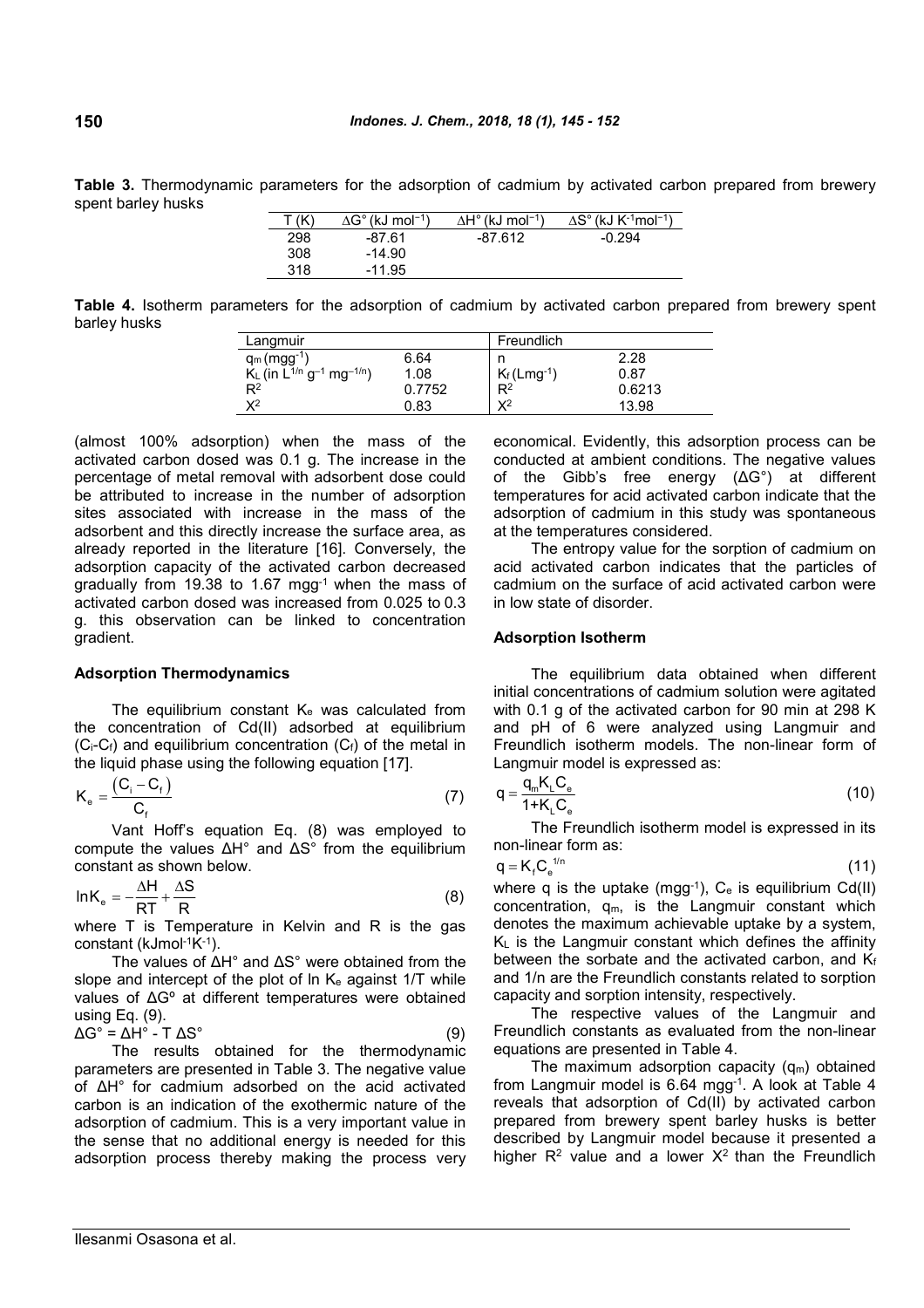model. The Freundlich constant n from this study shows that there is a great affinity between the activated carbon and Cd(II) since n<10.

Different experimental conditions employed during adsorption studies might make direct comparison among different adsorbents difficult. However, an attempt was made in this paper to compare the Langmuir maximum adsorption capacity of activated carbon from brewery spent barley husks (this study) with those obtained for activated carbons prepared from other sources. This comparison is presented in Table 5. The table shows that the adsorption capacity of the activated carbon from brewery spent husks for Cd(II) is comparable with some literature reports.

#### **CONCLUSION**

The process of removing cadmium from aqueous solution by the activated carbon used in this study was found to be pH, time, temperature and mass of adsorbent dependent. The short period of time (5 min) required for attainment of equilibrium by this process coupled with the negative ΔH value obtained indicated that little or no energy would be required to bring about the removal of Cd(II) from aqueous solution by the activated carbon. This makes activated carbon from brewery barley husk a promising low-cost adsorbent for Cd ion removal.

#### **REFERENCES**

- [1] Volesky, B., and Holan, Z.R., 1995, Biosorption of heavy metals, *Biotechnol. Prog.*, 11 (3), 235–250.
- [2] Pagana, A.E., Sklari, S.D., Kikkinides, E.S., and Zaspalis, V.T., 2008, Microporous ceramic membrane technology for the removal of arsenic and chromium ions from contaminated water, *Microporous Mesoporous Mater*., 110 (1), 150–156.
- [3] Donia, A.M., Atia, A.A., and Mabrouk, D.H., 2011, Fast kinetic and efficient removal of As(V) from aqueous solution using anion exchange resins, *J. Hazard. Mater.,* 191 (1-3), 1–7.
- [4] Sud, D., Mahajan, G., and Kaur, M.P., 2008, Agricultural waste material as potential adsorbent for sequestering heavy metal ions from aqueous solutions - A review, *Bioresour. Technol.*, 99 (14), 6017–6027.
- [5] Khezami, L., and Capart, R., 2005, Removal of chromium(VI) from aqueous solution by activated carbons: Kinetic and equilibrium studies, *J. Hazard. Mater.*, 123 (1-3), 223–231.
- [6] Osasona, I., Adebayo, A.O., and Ajayi, O.O., 2013, Adsorptive removal of chromium(VI) from aqueous solution using cow hooves, *J. Sci. Res. Rep.*, 2 (1), 288–303.
- [7] Nasuha, N., Hameed, B.H., and Mohd Din, A.T., 2010, Rejected tea as a potential low-cost adsorbent for the removal of methylene blue, *J. Hazard. Mater.*, 175 (1-3),126-132.
- [8] Musatto, S.I., 2014, Brewer's spent grain: A valuable feedstock for industrial applications, *J. Sci. Food Agric.*, 94 (7), 1264–1275.
- [9] Ekpete, O.A., Horsfall Jnr, M., and Tarawou, T., 2011, Sorption kinetic study on the removal of phenol using fluted pumpkin and commercial activated carbon, *Int. J. Biol. Chem. Sci*., 5 (3),1143–1152.
- [10] Olajire, A.A., Abidemi, J.J., Lateef, A., and Benson, N.U., 2017, Adsorptive desulphurization of model oil by Ag nanoparticles-modified activated carbon prepared from brewer's spent grains, *J. Environ. Chem. Eng*., 5 (1), 147–159.
- [11] Vijayaraghavan, K., and Yun, Y.S., 2008, Bacterial biosorbents and biosorption, *Biotechnol. Adv.*, 26, 266–291.
- [12] Kumar, P.S., Ramalingam, S., Abhinaya, R.V., Kirupha, S.D., Murugesan, A., and Sivanesan, S., 2012, Adsorption of metal ions onto the chemically modified agricultural waste, *Clean–Soil, Air, Water*, 40 (2), 188–197.
- [13] Machida, M., Yamazaki, R., Aikawa, M., and Tatsumoto, H., 2005, Role of minerals in carbonaceous adsorbents for removal of Pb(II) ions from aqueous solution, *Sep. Purif. Technol.*, 46 (1-2), 88–94.
- [14] Li, K., and Wang*,* X*.,* 2009, Adsorptive removal of Pb(II) by activated carbon prepared from *Spartina alterniflora*: Equilibrium, kinetics and thermodynamics, *Bioresour. Technol.*, 100 (11), 2810–2815.
- [15] Al-Asheh, S., Banat, F., and Al-Rousan, D., 2003, Beneficial reuse of chicken feathers in removal of heavy metals from wastewater, *J. Cleaner Prod.*, 11 (3), 321–323.
- [16] Ahmad, R., 2009, Studies on adsorption of crystal violet dye from aqueous solution onto coniferous pinus bark powder (CPBP), *J. Hazard. Mater.*, 171 (1-3), 767–773.
- [17] Osasona, I., Faboya, O.L., and Oso, A.O., 2013, Kinetic, equilibrium and thermodynamic studies of the adsorption of methylene blue from synthetic wastewater using cow hooves, *Br. J. Appl. Sci. Technol.*, 3 (4), 1006–1021.
- [18] Gaya, U.I., Otene, E., and Abdullah, A.H., 2015, Adsorption of aqueous Cd(II) and Pb(II) on activated carbon nanopores prepared by chemical activation of doum palm shell, *SpringerPlus*, 4, 458–475.
- [19] Rao, M.M., Ramesh, A., Rao, G.P.C., and Seshaiah, X., 2006, Removal of copper and